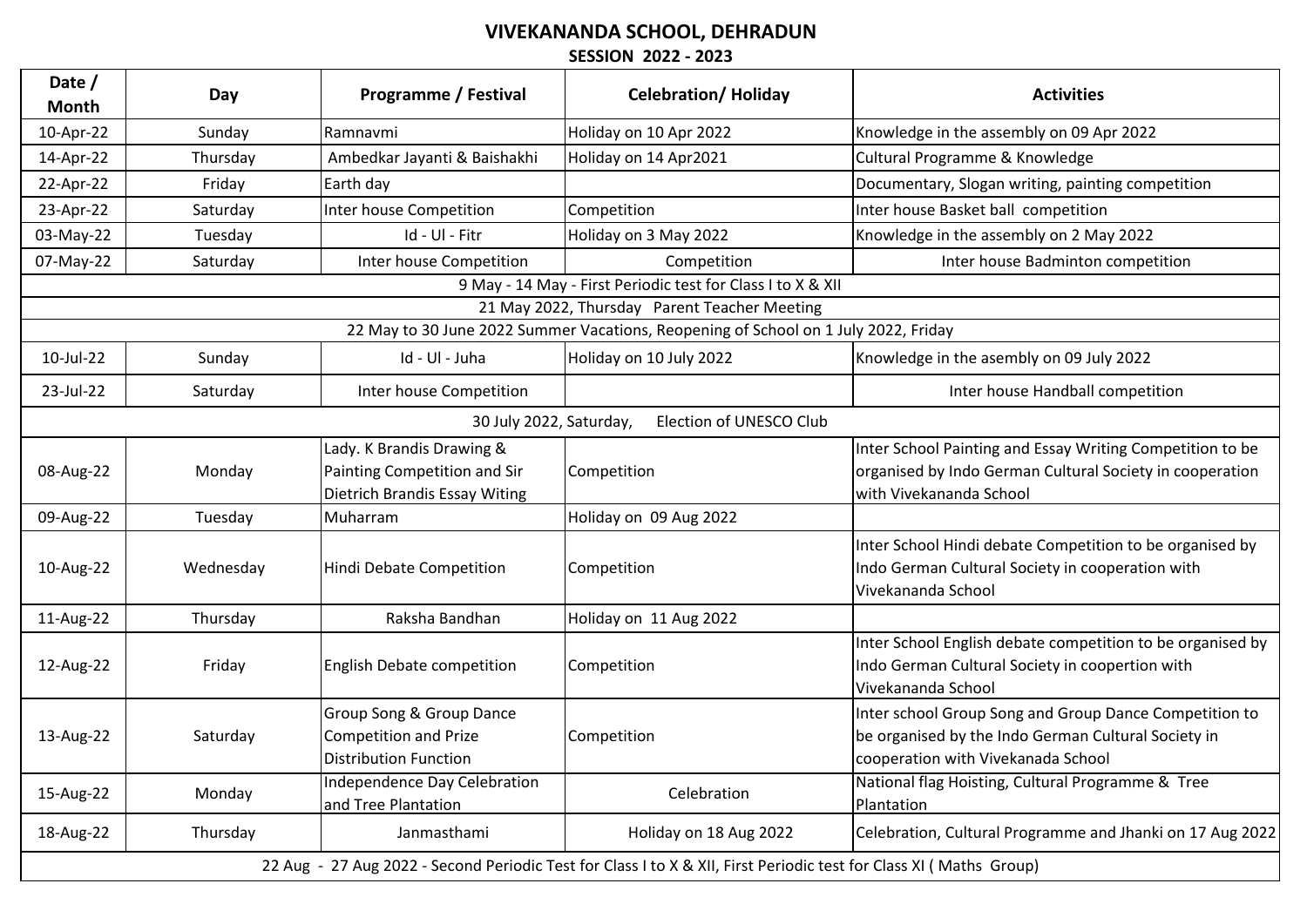| 29-Aug-22                                                                                                   | Monday    | <b>National Sports Day</b>  | Volley ball Competition                                            | Inter Verga Volley Ball Competition, on 29 Aug 2022                                                                                         |  |  |
|-------------------------------------------------------------------------------------------------------------|-----------|-----------------------------|--------------------------------------------------------------------|---------------------------------------------------------------------------------------------------------------------------------------------|--|--|
| 03-Sep-22                                                                                                   | Saturday  |                             | Hawan                                                              | Tribute to Dr. Sharma the Founder of the School                                                                                             |  |  |
| 05-Sep-22                                                                                                   | Monday    | <b>Teachers Day</b>         | Celebration                                                        | Cultural Programme by Class XII on 5 Sep 2022                                                                                               |  |  |
| 19 September - 30 September Half Yearly Exams for Class I to XII                                            |           |                             |                                                                    |                                                                                                                                             |  |  |
| 02-Oct-22                                                                                                   | Sunday    | Gandhi Jayanti              | Celebration on 2 Oct 2022                                          | Swachha Vidyalaya Campaign same day, Cultural Programme                                                                                     |  |  |
| 05-Oct-22                                                                                                   | Wednesday | Dussehra                    | Holiday on 04 and 05 Oct 2022                                      | Celebration on 03 Oct 2022, House wise Play                                                                                                 |  |  |
| 09-Oct-22                                                                                                   | Sunday    | Id - Ul - Milad             | Holiday on 9 Oct 2022                                              |                                                                                                                                             |  |  |
|                                                                                                             |           |                             | 15 Oct -2022, Saturday ---- Parent Teacher Meeting                 |                                                                                                                                             |  |  |
| 24-Oct-22                                                                                                   | Monday    | Diwali                      | Holiday on 23 Oct - 26 Oct 2022                                    | Cultural Programme, Celebration on 22 Oct 2022                                                                                              |  |  |
| 30-Oct-22                                                                                                   | Sunday    | Chhat Puja                  |                                                                    |                                                                                                                                             |  |  |
| 08-Nov-22                                                                                                   | Tuesday   | <b>Guru Nanak Birthday</b>  | Holiday on the Day                                                 | Knowledge in the assembly on 07 Nov 2022                                                                                                    |  |  |
| 14-Nov-22                                                                                                   | Monday    | Sharad Bal Mela             | Mela on 14 Nov 2022                                                | Stalls will be organised by the students of the Vivekanada<br>School in cooperation with K.G, Jogiwala & K.G Schools in<br>Nawada and Bhood |  |  |
| 21 Nov - 26 Nov 2022 Third Periodic test for Class I to X & XII, Second Periodic for Class XI (Maths Group) |           |                             |                                                                    |                                                                                                                                             |  |  |
| 28 Nov - 3<br>Dec 2022                                                                                      | One Week  | Fit India Week/ Sports' Day |                                                                    | Kabbadi Competition, Yoga, MassPT, Aerobics, Sports day                                                                                     |  |  |
| 5 Dec 2022 - 10 Dec 2022,<br>Preboard for Class X and XII                                                   |           |                             |                                                                    |                                                                                                                                             |  |  |
| 17-Dec-22                                                                                                   | Saturday  | Annual function             | Celebration                                                        | <b>Exhibition and stage Performance</b>                                                                                                     |  |  |
| 18 Dec 2022 - 10 Jan 2023 Winter vacation                                                                   |           |                             |                                                                    |                                                                                                                                             |  |  |
|                                                                                                             |           |                             | 10 Jan 2023, Monday ---- Parent Teacher Meeting for Class I to XII |                                                                                                                                             |  |  |
| 12-Jan-23                                                                                                   | Wednesday | Vivekananda Jayanti         | Celebration                                                        | Play and Cultural Programme on 12 Jan 2023                                                                                                  |  |  |
| 13-Jan-23                                                                                                   | Friday    | Lohri                       |                                                                    |                                                                                                                                             |  |  |
| 14-Jan-23                                                                                                   | Saturday  | Makar Sakranti              | Celebration, Holiday on the day                                    | Knowledge in the assembly on 12 Jan 2023                                                                                                    |  |  |
| 17 Jan - 23 Jan 2023, Fourth Periodic test for class I to VIII, X, XII Third Periodic test for class XI     |           |                             |                                                                    |                                                                                                                                             |  |  |
| 26-Jan-23                                                                                                   | Thursday  | Republic Day                | Celebration                                                        | National flag Hoisting, Verga wise March past, Cultural<br>Programme                                                                        |  |  |
| 26-Jan-23                                                                                                   | Thursday  | Basant Panchami             | Celebration                                                        | Cultural Programme, Painting Competition for all the<br>students on 25 Jan 2023                                                             |  |  |
| 4 Feb 2023, Parent Teacher meeting, Except Class XII                                                        |           |                             |                                                                    |                                                                                                                                             |  |  |
| <b>Farewell for Class XII</b><br>11 Feb 2023, Saturday,                                                     |           |                             |                                                                    |                                                                                                                                             |  |  |